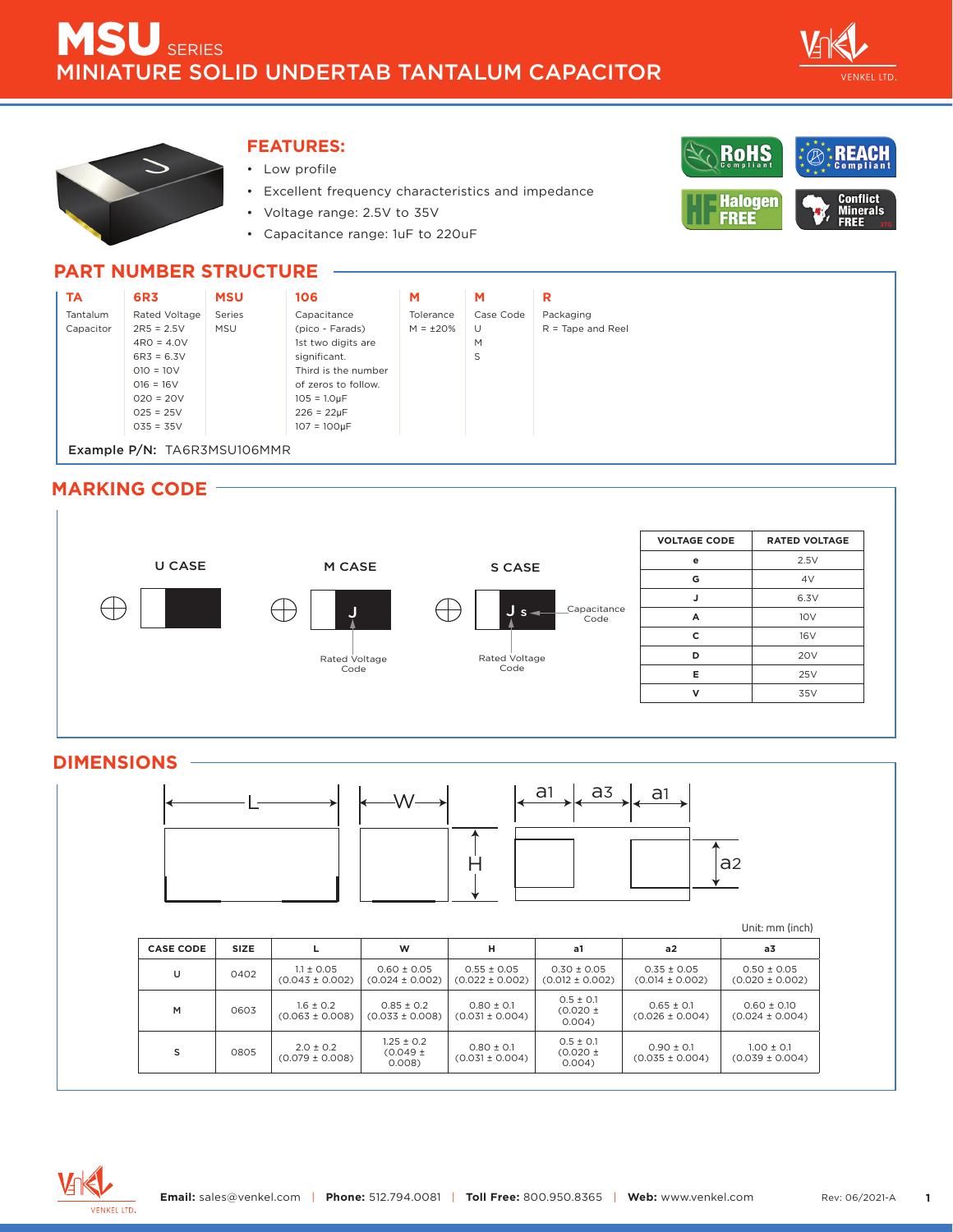

# **VOLTAGE RATINGS & CASE CODES**

| <b>RATED VOLTAGE</b>    |      | 4V  | 6.3V | <b>10V</b> | <b>16V</b> | <b>20V</b> | <b>25V</b> | 35V | <b>CAPACITANCE</b> |
|-------------------------|------|-----|------|------------|------------|------------|------------|-----|--------------------|
| <b>CAPACITANCE (UF)</b> | 2.5V |     |      |            |            |            |            |     | CODE               |
| 1.0                     |      |     |      |            | M          | M          | M          | S   |                    |
| 2.2                     |      |     |      | U/M        | M          |            |            |     |                    |
| 4.7                     |      | U   | U/M  | U/M        | M          |            |            |     |                    |
| 10                      |      | U   | U/M  | M          | S          |            |            |     | $\mathsf a$        |
| 22                      |      | U/M | M    | M/S        |            |            |            |     |                    |
| 33                      |      | M   | M    | M/S        |            |            |            |     | n                  |
| 47                      | M    | M   | M/S  | S          |            |            |            |     | $\mathsf{S}$       |
| 68                      |      | M/S |      |            |            |            |            |     | ${\sf W}$          |
| 100                     |      | M/S | M/S  |            |            |            |            |     | $\overline{A}$     |
| 220                     |      | S   |      |            |            |            |            |     |                    |

# **ELECTRICAL SPECIFICATIONS & PART NUMBERS**

| <b>RATED</b><br><b>VOLTAGE</b><br>(V) | <b>CAPACITANCE</b><br>(uF) | <b>CASE</b><br>CODE | SIZE | MAX. DCL<br>$\omega$ +25°C ( $\mu$ A) | MAX. DF @ +25°C<br>120 Hz (%) | <b>MAX. ESR</b><br>100 kHz $(\Omega)$ | <b>TOLERANCE</b><br>$(\%)$ | <b>CAPACITANCE</b><br><b>CHANGE</b><br>$(\%)$ | <b>VENKEL PART NUMBER</b> |
|---------------------------------------|----------------------------|---------------------|------|---------------------------------------|-------------------------------|---------------------------------------|----------------------------|-----------------------------------------------|---------------------------|
| 2.5                                   | 47                         | M                   | 0603 | 1.2                                   | 30                            | $\overline{4}$                        | ±20%                       | ±30                                           | TA2R5MSU476MMR            |
| $\overline{4}$                        | 4.7                        | U                   | 0402 | 0.5                                   | 20                            | 20                                    | ±20%                       | ±30                                           | TA4ROMSU475MUR            |
| $\overline{4}$                        | 10 <sup>°</sup>            | U                   | 0402 | 0.8                                   | 25                            | 20                                    | ±20%                       | ±30                                           | TA4R0MSU106MUR            |
| $\overline{4}$                        | 22                         | U                   | 0402 | 25                                    | 40                            | 20                                    | ±20%                       | ±30                                           | TA4R0MSU226MUR            |
| $\overline{4}$                        | 22                         | M                   | 0603 | 0.9                                   | 15                            | 7.5                                   | ±20%                       | ±30                                           | TA4R0MSU226MMR            |
| $\overline{4}$                        | 33                         | M                   | 0603 | 1.3                                   | 30                            | $\overline{4}$                        | ±20%                       | ±30                                           | TA4ROMSU336MMR            |
| $\overline{4}$                        | 47                         | M                   | 0603 | 1.9                                   | 40                            | 8                                     | ±20%                       | ±30                                           | TA4R0MSU476MMR            |
| $\overline{4}$                        | 68                         | M                   | 0603 | 27.2                                  | 50                            | 10                                    | ±20%                       | ±30                                           | TA4ROMSU686MMR            |
| $\overline{4}$                        | 68                         | S                   | 0805 | 2.7                                   | 30                            | $\overline{4}$                        | ±20%                       | ±30                                           | TA4ROMSU686MSR            |
| $\overline{4}$                        | 100                        | S                   | 0805 | 80                                    | 60                            | $\overline{4}$                        | ±20%                       | ±30                                           | TA4R0MSU107MSR            |
| $\overline{4}$                        | 100                        | M                   | 0603 | $\overline{4}$                        | 35                            | 10                                    | ±20%                       | ±30                                           | TA4R0MSU107MMR            |
| $\overline{4}$                        | 220                        | S                   | 0805 | 132                                   | 80                            | 5                                     | ±20%                       | ±30                                           | TA4ROMSU227MSR            |
| 6.3                                   | 4.7                        | M                   | 0603 | 0.5                                   | 20                            | 7.5                                   | $+20%$                     | ±30                                           | TA6R3MSU475MMR            |
| 6.3                                   | 4.7                        | U                   | 0402 | 0.6                                   | 20                            | 20                                    | ±20%                       | ±30                                           | TA6R3MSU475MUR            |
| 6.3                                   | 10 <sup>°</sup>            | M                   | 0603 | O.6                                   | 8                             | 6                                     | ±20%                       | ±30                                           | TA6R3MSU106MMR            |
| 6.3                                   | 10                         | $\cup$              | 0402 | 6.3                                   | 30                            | 30                                    | ±20%                       | ±30                                           | TA6R3MSU106MUR            |
| 6.3                                   | 22                         | M                   | 0603 | 1.4                                   | 20                            | 6                                     | ±20%                       | ±30                                           | TA6R3MSU226MMR            |
| 6.3                                   | 33                         | M                   | 0603 | 4.2                                   | 35                            | 8                                     | ±20%                       | ±30                                           | TA6R3MSU336MMR            |
| 6.3                                   | 47                         | M                   | 0603 | 29.6                                  | 45                            | 10                                    | ±20%                       | ±30                                           | TA6R3MSU476MMR            |
| 6.3                                   | 47                         | S                   | 0805 | 3                                     | 25                            | 6                                     | ±20%                       | ±30                                           | TA6R3MSU476MSR            |
| 6.3                                   | 100                        | M                   | 0603 | 126                                   | 80                            | 10                                    | ±20%                       | ±30                                           | TA6R3MSU107MMR            |
| 6.3                                   | 100                        | S                   | 0805 | 63                                    | 50                            | 8                                     | ±20%                       | ±30                                           | TA6R3MSU107MSR            |
| 10                                    | 2.2                        | M                   | 0603 | 0.5                                   | 6                             | 7.5                                   | ±20%                       | ±30                                           | TA010MSU225MMR            |
| 10                                    | 2.2                        | U                   | 0402 | 0.5                                   | 15                            | 15                                    | ±20%                       | ±30                                           | TA010MSU225MUR            |
| 10                                    | 4.7                        | M                   | 0603 | 0.5                                   | 6                             | 6                                     | ±20%                       | ±30                                           | TA010MSU475MMR            |
| 10                                    | 4.7                        | U                   | 0402 | 4.7                                   | 25                            | 25                                    | ±20%                       | ±30                                           | TA010MSU475MUR            |
| 10                                    | 10                         | M                   | 0603 | $\overline{1}$                        | 20                            | 7.5                                   | ±20%                       | ±30                                           | TA010MSU106MMR            |
| 10                                    | 22                         | M                   | 0603 | 11                                    | 30                            | 8                                     | ±20%                       | ±30                                           | TA010MSU226MMR            |
| 10                                    | 22                         | S                   | 0805 | 2.2                                   | 20                            | $\overline{4}$                        | ±20%                       | ±30                                           | TA010MSU226MSR            |
| 10                                    | 33                         | M                   | 0603 | 33                                    | 45                            | 8                                     | ±20%                       | ±30                                           | TA010MSU336MMR            |
| 10                                    | 33                         | S                   | 0805 | 3.3                                   | 30                            | 6                                     | ±20%                       | ±30                                           | TA010MSU336MSR            |
| 10                                    | 47                         | S                   | 0805 | 9.4                                   | 35                            | 5                                     | ±20%                       | ±30                                           | TA010MSU476MSR            |

Leakage Current: After 5 minute's application of rated voltage, leakage current at 20ºC.

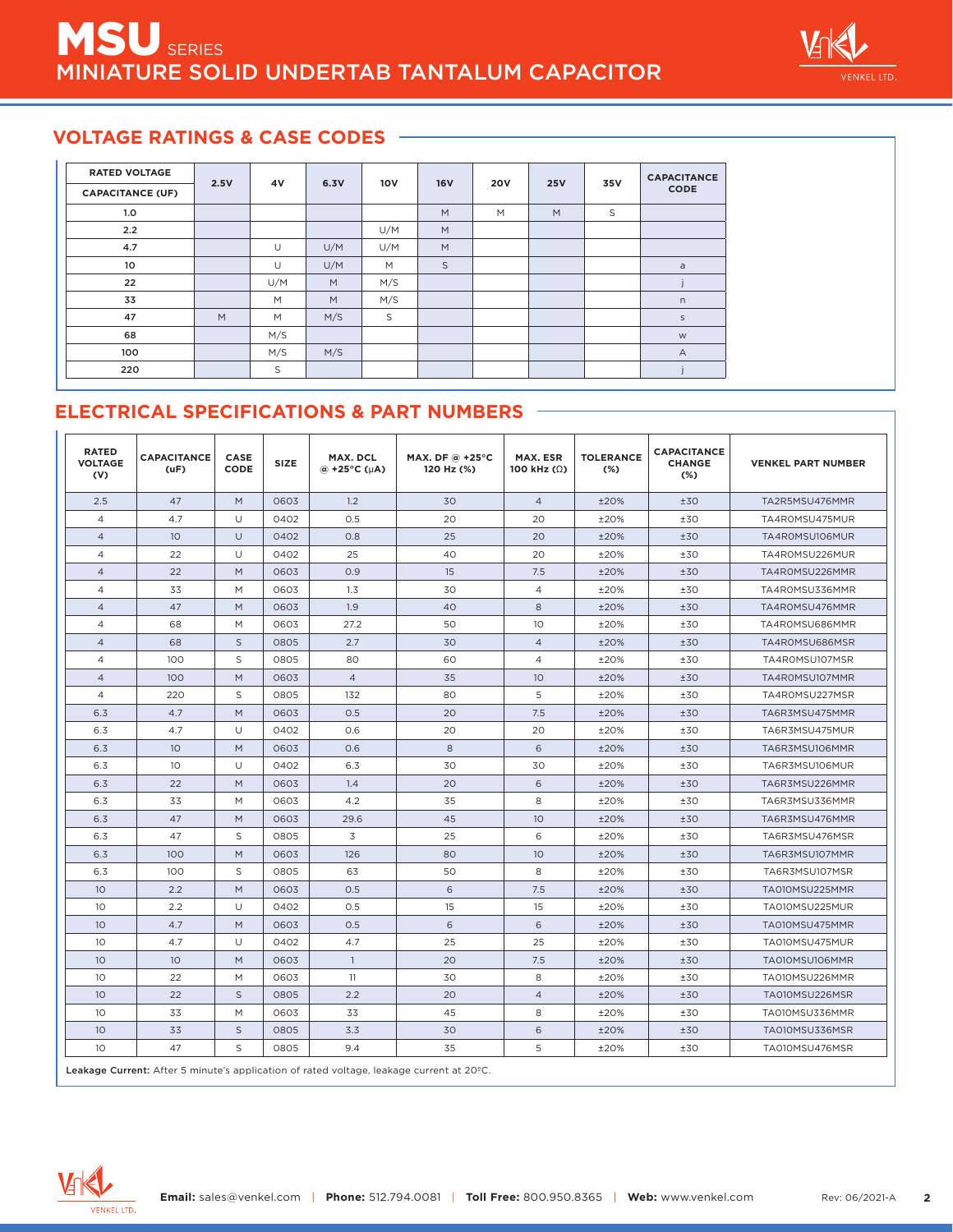

### **ELECTRICAL SPECIFICATIONS & PART NUMBERS**

| <b>RATED</b><br><b>VOLTAGE</b><br>(V) | <b>CAPACITANCE</b><br>(uF) | CASE<br><b>CODE</b> | <b>SIZE</b> | MAX. DCL<br>$\omega$ +25°C ( $\mu$ A) | MAX. DF @ +25°C<br>120 Hz (%) | MAX. ESR<br>100 kHz $(\Omega)$ | <b>TOLERANCE</b><br>$(\%)$ | <b>CAPACITANCE</b><br><b>CHANGE</b><br>$(\%)$ | <b>VENKEL PART NUMBER</b> |
|---------------------------------------|----------------------------|---------------------|-------------|---------------------------------------|-------------------------------|--------------------------------|----------------------------|-----------------------------------------------|---------------------------|
| 16                                    |                            | M                   | 0603        | 0.5                                   | 6                             | 10                             | ±20%                       | ±30                                           | TA016MSU105MMR            |
| 16                                    | 2.2                        | M                   | 0603        | 0.5                                   | 6                             | 10                             | ±20%                       | ±30                                           | TA016MSU225MMR            |
| 16                                    | 4.7                        | M                   | 0603        | 0.8                                   | 12                            | 12                             | ±20%                       | ±30                                           | TA016MSU475MMR            |
| 16                                    | 10                         | S                   | 0805        | 1.6                                   | 18                            | $\overline{4}$                 | ±20%                       | ±30                                           | TA016MSU106MSR            |
| 20                                    |                            | M                   | 0603        | 0.5                                   | 6                             | 10                             | ±20%                       | ±30                                           | TA020MSU105MMR            |
| 25                                    |                            | M                   | 0603        | O.5                                   | 8                             | 10                             | ±20%                       | ±30                                           | TA025MSU105MMR            |
| 35                                    |                            | S                   | 0805        | O.7                                   | 20                            | 8                              | ±20%                       | ±30                                           | TA035MSU105MSR            |

Leakage Current: After 5 minute's application of rated voltage, leakage current at 20ºC.

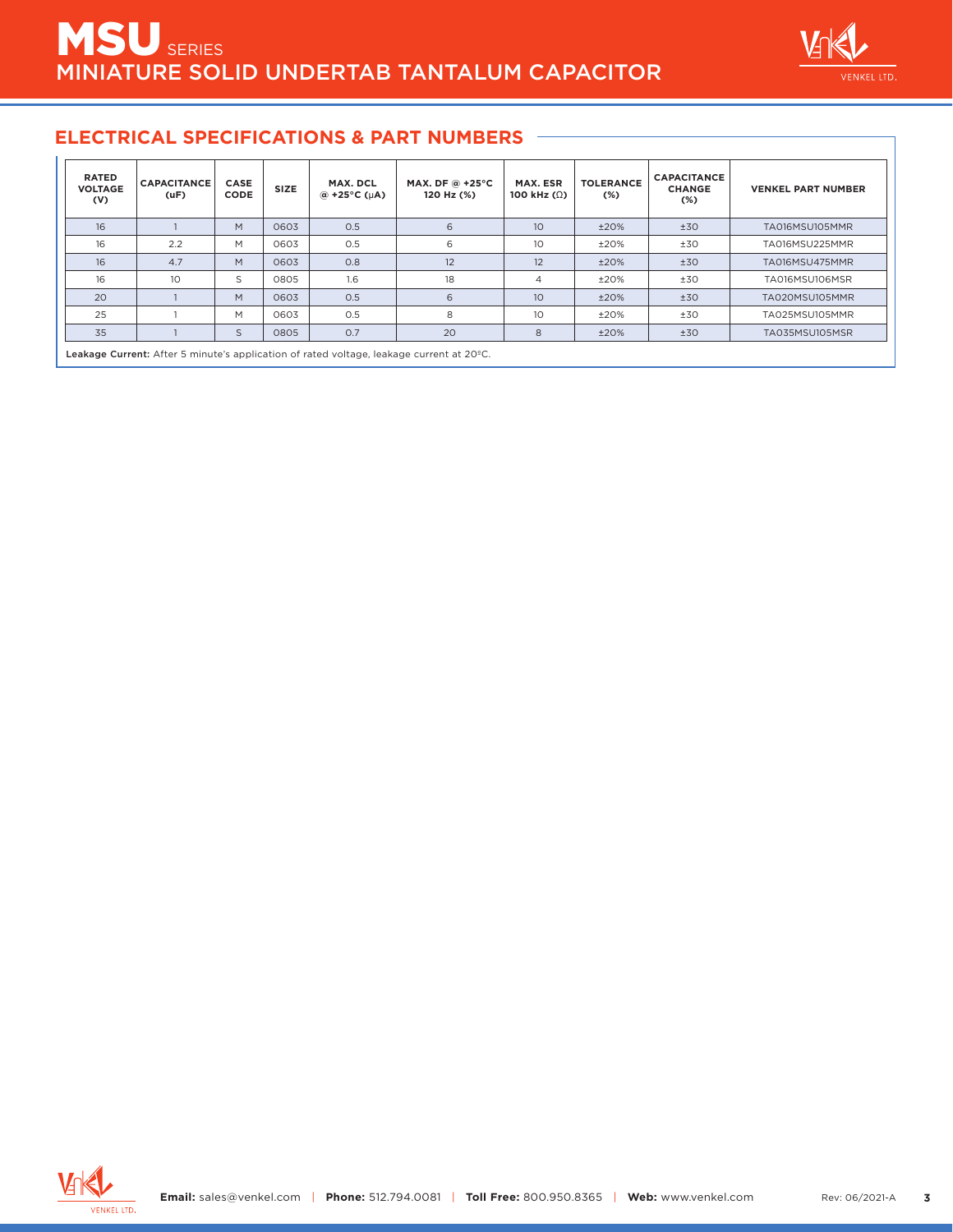

## **ENVIRONMENT TEST CRITERIA**

| <b>OPERATING TEMPERATURE RANGE</b>  | $-55^{\circ}$ C TO $+125^{\circ}$ C                                                                                                                                                                                                                                                                                                                                                                           |
|-------------------------------------|---------------------------------------------------------------------------------------------------------------------------------------------------------------------------------------------------------------------------------------------------------------------------------------------------------------------------------------------------------------------------------------------------------------|
| <b>TEST</b>                         | <b>CONDITION</b>                                                                                                                                                                                                                                                                                                                                                                                              |
| Damp Heat (Steady State)            | At 40°C, 90 to 95% R.H., 500 hours (No voltage applied)<br>Capacitance Change: Refer to page 2 & 3 (*)<br>Dissipation Factor: 150% or less of initial specified value<br>Leakage Current: 200% or less of initial specified value                                                                                                                                                                             |
| <b>Temperature Cycles</b>           | -55°C / +125°C, 30 minutes each, 5 cycles<br>Capacitance Change: Refer to page 2 & 3 (*)<br>Dissipation Factor: 150% or less of initial specified value<br>Leakage Current: 200% or less of initial specified value                                                                                                                                                                                           |
| <b>Resistance to Soldering Heat</b> | 10 seconds reflow at 260°C, 5 seconds immersion at 260°C.<br>Capacitance Change: Refer to page 2 & 3 (*)<br>Dissipation Factor: Initial specified value or less<br>Leakage Current: Initial specified value or less                                                                                                                                                                                           |
| Surge                               | After application of surge in series with a $1k\Omega$ resistor at the rate of 30 seconds ON, 30 seconds OFF,<br>for 1000 successive test cycles at 85°C, capacitors shall meet the characteristic requirements in the table above.<br>Capacitance Change: Refer to page 2 & 3 (*)<br>Dissipation Factor: 150% or less of initial specified value<br>Leakage Current: 200% or less of initial specified value |
| <b>Endurance</b>                    | After 1000 hours' application of rated voltage in series with a $3\Omega$ resistor at 85°C, capacitors shall meet the characteristic<br>requirements in the table above.<br>Capacitance Change: Refer to page 2 & 3 (*)<br>Dissipation Factor: 150% or less of initial specified value<br>Leakage Current: 200% or less of initial specified value                                                            |
| <b>Shear Test</b>                   | After applying the pressure load of 5N for 10±1 seconds horizontally to the center of capacitor side body which has no electrode<br>and has been soldered beforehand on a substrate, there shall be found neither exfoliation nor its sign at the terminal electrode.                                                                                                                                         |
| <b>Terminal Strength</b>            | Keeping a capacitor surface-mounted on a substrate upside down and supporting the substrate at both of the opposite bottom<br>points 45mm apart from the center of capacitor, the pressure strength is applied with a specified jig at the center of substrate<br>so that the substrate may bend by 1mm as illustrated. Then, there shall be found no remarkable abnormality on the capacitor<br>terminals.   |

# **TECHNICAL SPECIFICATIONS**

| <b>Operating Temperature Range:</b>                                                                                                                                                                                                                                                                               | -55°C to +125°C           |
|-------------------------------------------------------------------------------------------------------------------------------------------------------------------------------------------------------------------------------------------------------------------------------------------------------------------|---------------------------|
| <b>Rated Temperature:</b>                                                                                                                                                                                                                                                                                         | $+85^{\circ}$ C           |
| <b>Capacitance Tolerance:</b>                                                                                                                                                                                                                                                                                     | ±20% @ 120Hz              |
| <b>Dissipation Factor:</b>                                                                                                                                                                                                                                                                                        | Refer to part number data |
| ESR 100kHz:                                                                                                                                                                                                                                                                                                       | Refer to part number data |
| Refer to part number data<br>Provided that:<br>After 5 minutes application of rated voltage, leakage current at 85°C<br>Leakage Current:<br>10 times or less than 20°C specified value.<br>After 5 minute application of rated voltage, leakage current at 125°C<br>12.5 times or less than 20°C specified value. |                           |
| Moisture Sensitivity Level (MSL)                                                                                                                                                                                                                                                                                  | 3                         |

![](_page_3_Picture_6.jpeg)